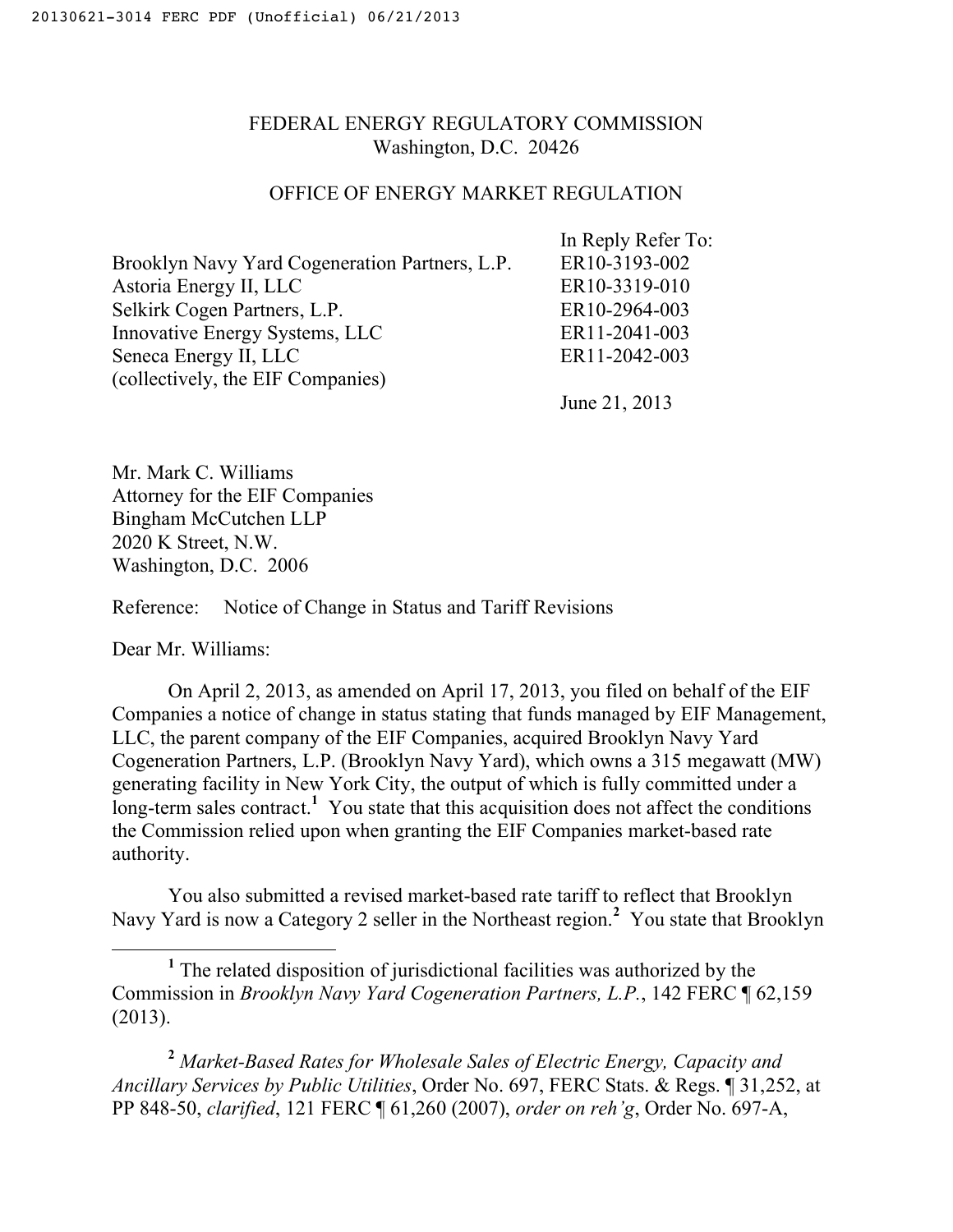$\overline{a}$ 

Docket No. ER10-3193-002, *et al.* - 2 -

Navy Yard is a generation owner in the Northeast region, and it is now affiliated with more than 500 MW of generation capacity in the Northeast region. You state that Brooklyn Navy Yard remains a Category 1 seller in all other regions.

Your filings were noticed on April 2, 2013 and April 18, 2013, with comments, protests or interventions due on or before April 23, 2013 and May 1, 2013, respectively. None was filed.

Pursuant to the authority delegated to the Director, Division of Electric Power Regulation - West, under 18 C.F.R. § 375.307, and based on your representations, the notice of change in status is accepted for filing, effective April 3, 2013, as requested. Based on your representations, Brooklyn Navy Yard meets the criteria for a Category 2 seller in the Northeast region and is so designated.**<sup>3</sup>**

This action does not constitute approval of any service, rate, charge, classification, or any rule, regulation, or practice affecting such rate or service provided for in the filed documents; nor shall such action be deemed as recognition of any claimed contractual right or obligation affecting or relating to such service or rate; and such acceptance is without prejudice to any findings or orders which have been or may hereafter be made by the Commission in any proceeding now pending or hereafter instituted by or against any of the applicant(s).

This order constitutes final agency action. Requests for rehearing by the Commission may be filed within 30 days of the date of issuance of this order, pursuant to 18 C.F.R. § 385.713.

FERC Stats. & Regs. ¶ 31,268 at PP 384, 391, *clarified*, 124 FERC ¶ 61,055, *order on reh'g*, Order No. 697-B, FERC Stats. & Regs. ¶ 31,285 (2008), *order on reh'g*, Order No. 697-C, FERC Stats. & Regs. ¶ 31,291 (2009), *order on reh'g*, Order No. 697-D, FERC Stats. & Regs. ¶ 31,305 (2010), *aff'd sub nom. Mont. Consumer Counsel v. FERC*, 659 F.3d 910 (9th Cir. 2011), *cert. denied,* 133 S. Ct. 26 (2012).

**3** Order No. 697, FERC Stats. & Regs. ¶ 31,252 at PP 848-850. Brooklyn Navy Yard must file an updated market power analysis for all regions in which they are designated as Category 2 sellers in compliance with the regional reporting schedule adopted in Order No. 697.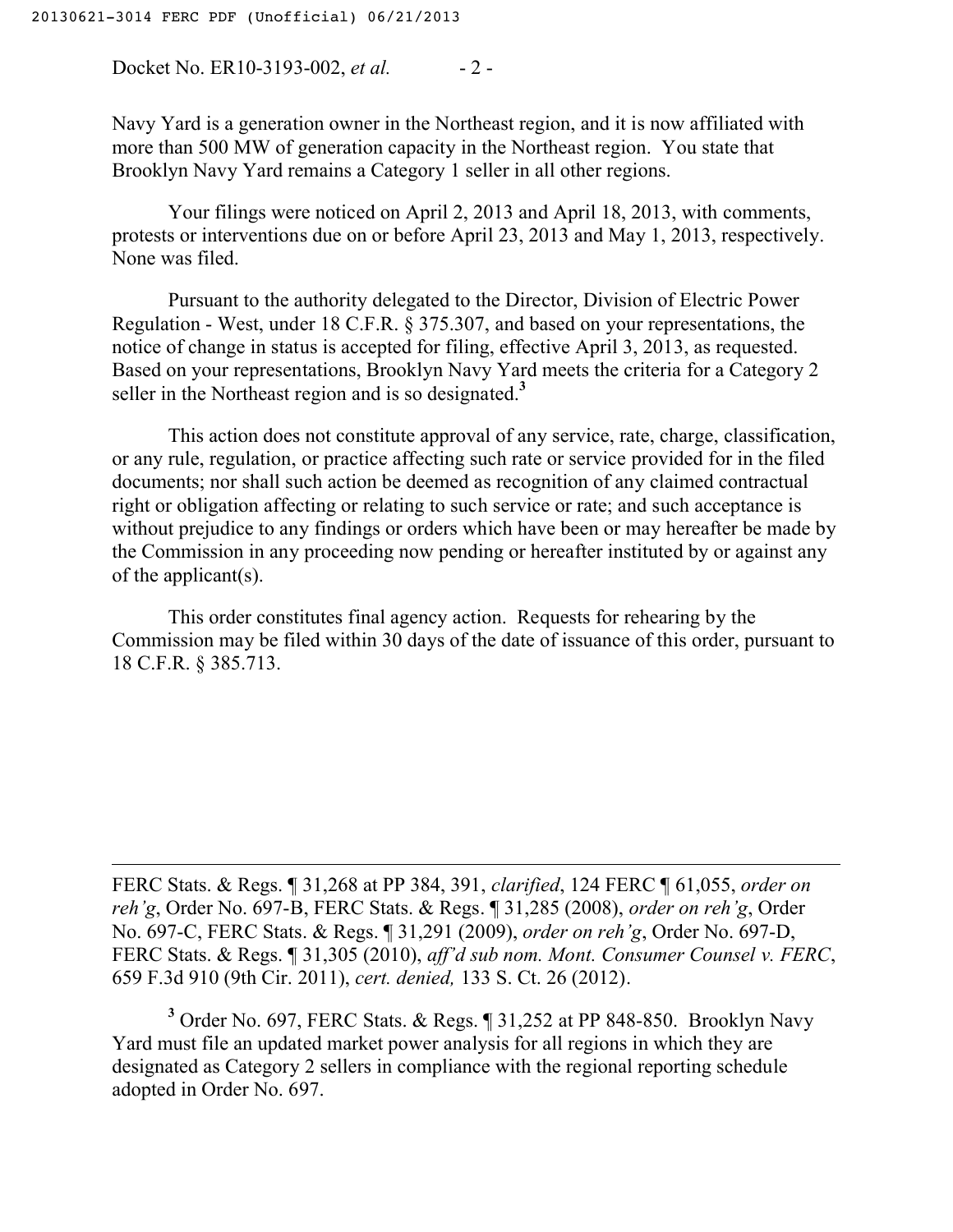Docket No. ER10-3193-002, *et al.* - 3 -

Questions regarding the above order should be directed to:

Federal Energy Regulatory Commission Attn: Michelle Barnaby Phone: (202) 502-8407 Office of Energy Market Regulation 888 First Street, N.E. Washington, D.C. 20426

Sincerely,

Steve P. Rodgers, Director Division of Electric Power Regulation - West